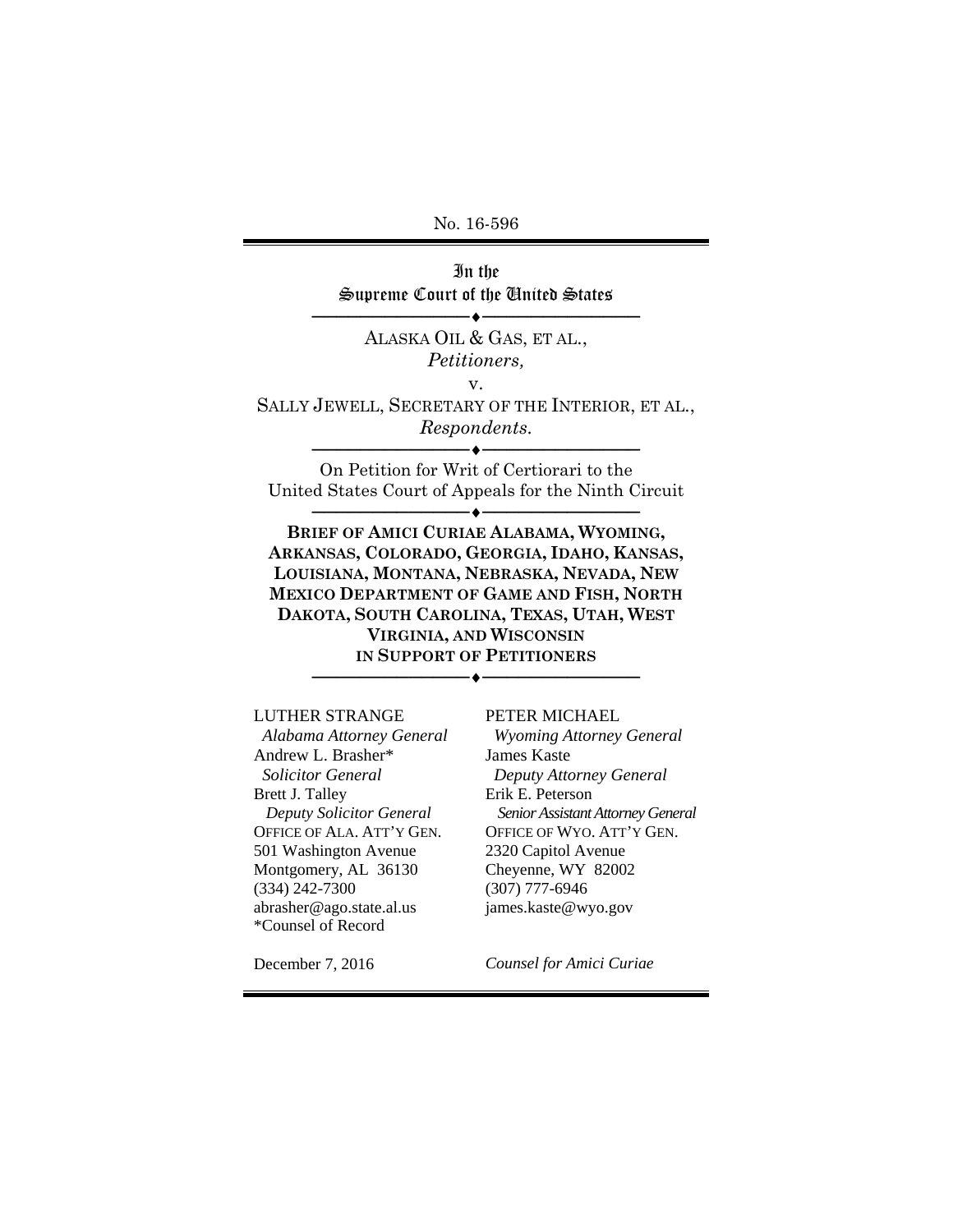# **QUESTION PRESENTED**

Does the Ninth Circuit's exceedingly permissive standard improperly allow the U.S. Fish and Wildlife Service to designate huge geographic areas as "critical habitat" under the Endangered Species Act when much of the designated area fails to meet the applicable statutory criteria?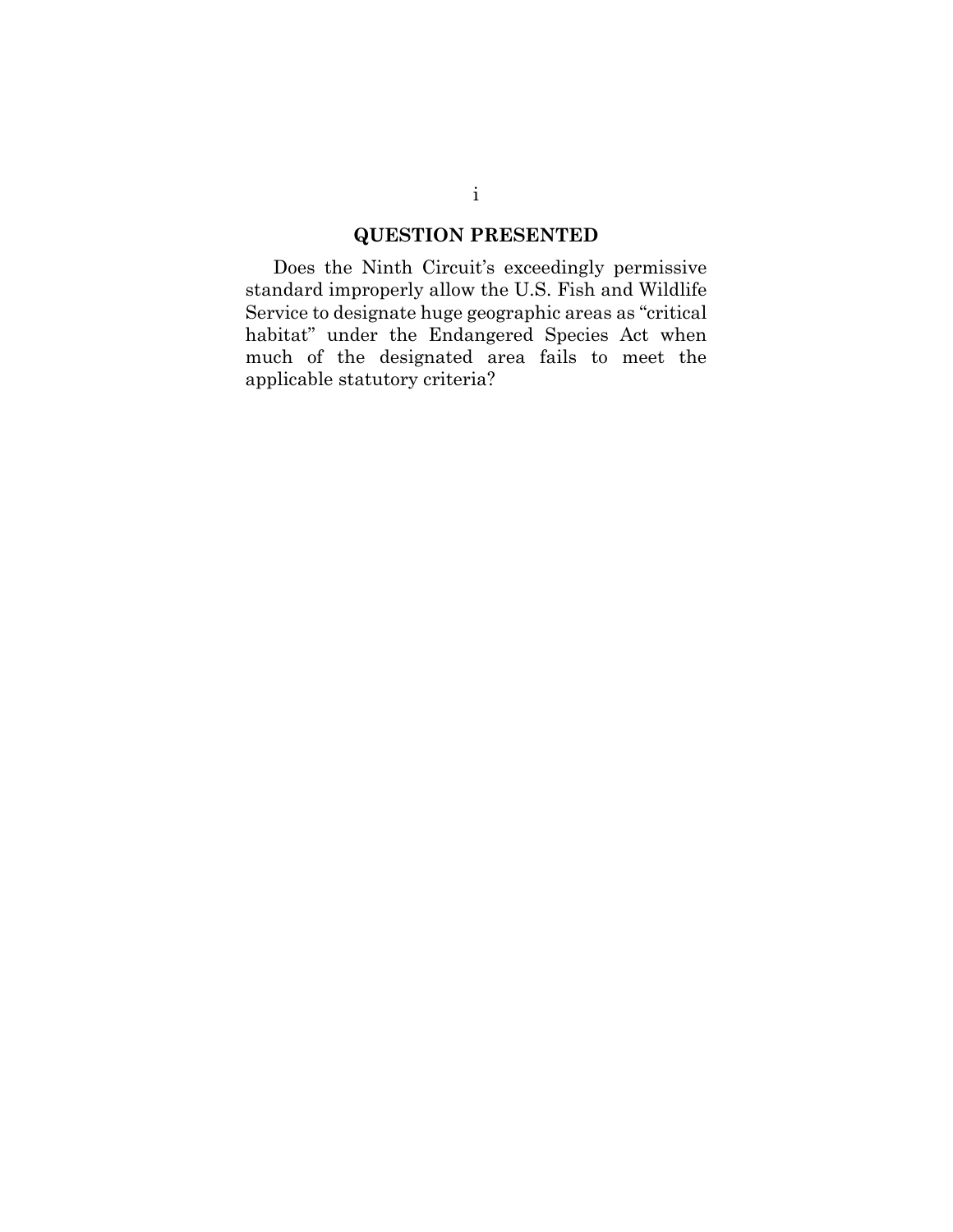## **TABLE OF CONTENTS**

| Congress carefully limited the Service's<br>$\mathbf{I}$ .<br>authority to designate critical habitat3 |  |
|--------------------------------------------------------------------------------------------------------|--|
| II. The Ninth Circuit's decision gives the Service<br>unfettered power to declare areas critical       |  |
| III. ESA designations have significant financial<br>effects on States and other property owners 9      |  |
|                                                                                                        |  |
|                                                                                                        |  |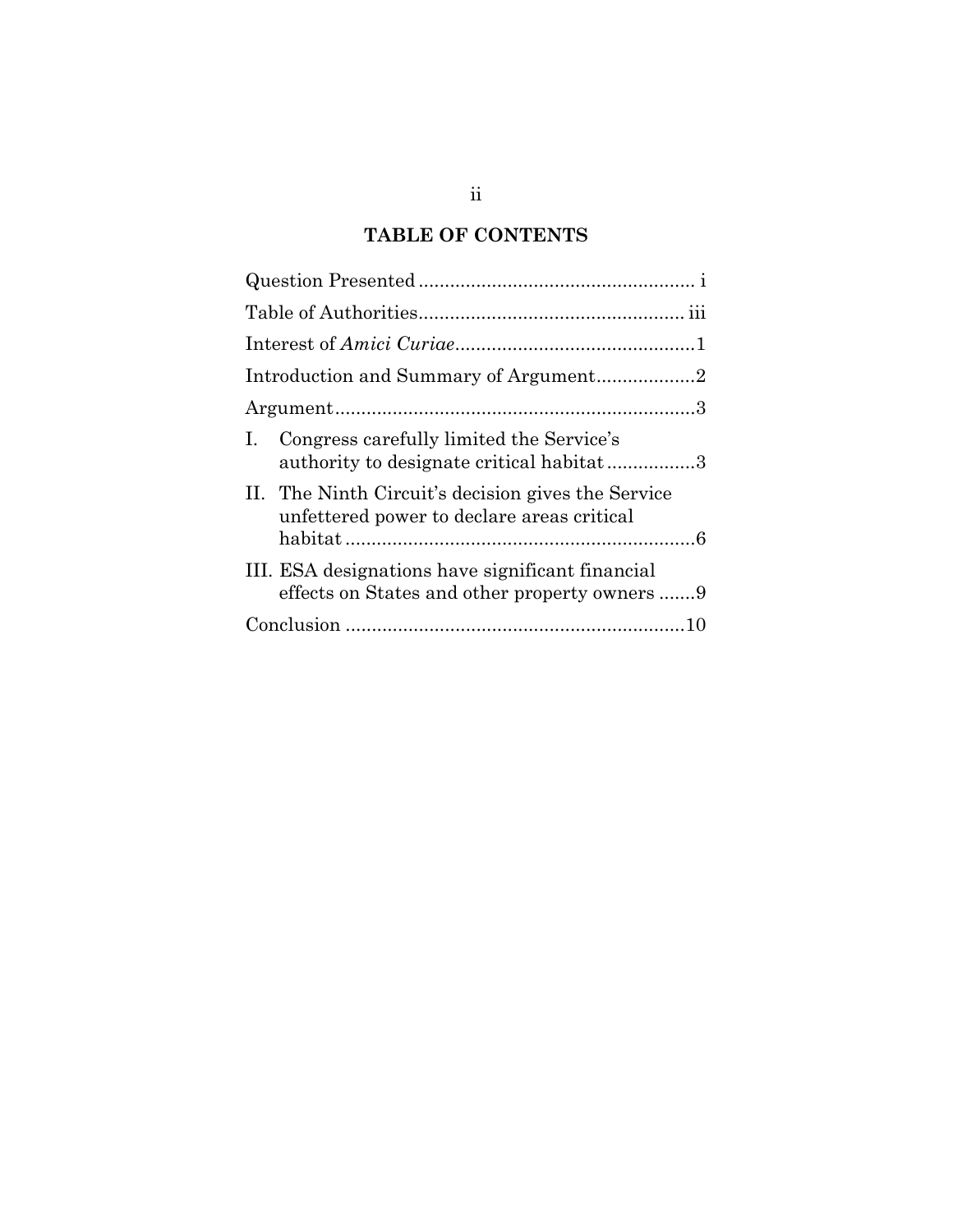## **TABLE OF AUTHORITIES**

## **Cases**

| Alaska Oil & Gas Ass'n v. Salazar,                |
|---------------------------------------------------|
| 916 F. Supp. 2d 974 (D. Alaska 2013), rev'd       |
| and remanded sub nom. Alaska Oil & Gas            |
| Ass'n v. Jewell, 815 F.3d 544 (9th Cir. 2016)7, 8 |
| Ariz. Cattle Growers' Ass'n v. Salazar,           |
|                                                   |
| Bennett v. Spear,                                 |
|                                                   |
| Cape Hatteras Access Pres. All. v. U.S. Dep't of  |
| <i>Interior</i> ,                                 |
|                                                   |
| City of Arlington, Tex. v. Fed. Commc'ns Comm'n,  |
|                                                   |
| Michigan v. E.P.A.,                               |
|                                                   |
| Tennessee Valley Authority v. Hill,               |
|                                                   |
|                                                   |

## **Statutes**

## **Other Authorities**

| Andrew J. Turner & Kerry L. McGrath, A Wider |
|----------------------------------------------|
| View of the Impacts of Critical Habitat      |
| Designation A Comment on Critical Habitat    |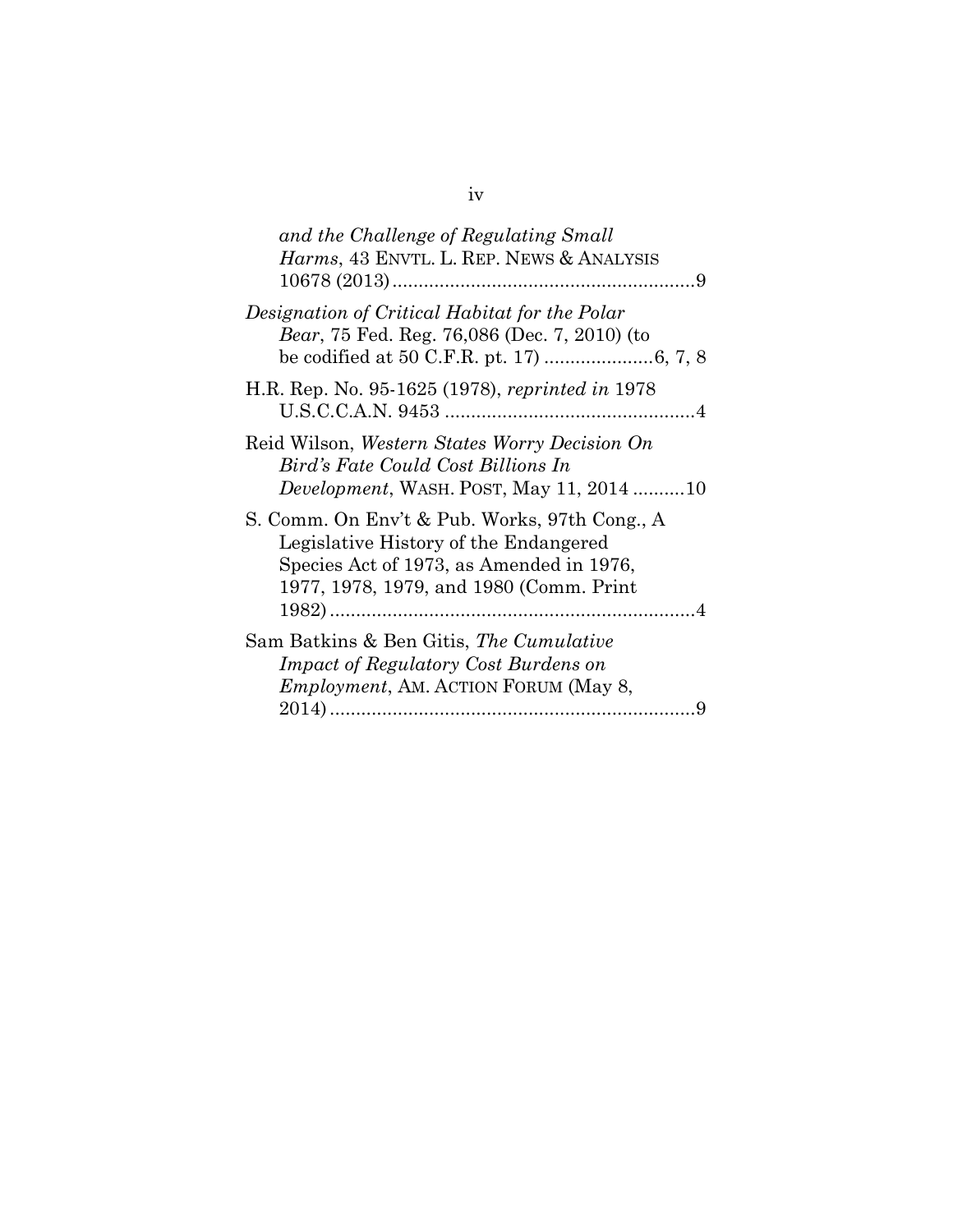#### **INTEREST OF** *AMICI CURIAE***<sup>1</sup>**

Alabama, Wyoming, and sixteen other states are deeply concerned that the Ninth Circuit's expansive reading of the Endangered Species Act ("ESA") strips the statute of the express limitations that Congress imposed on the United States Fish and Wildlife Service ("Service") with regard to the designation of "critical habitat." The Ninth Circuit's expansive reading will impose significant costs on the States while doing little to nothing to conserve threatened and endangered species. Critical habitat determinations have serious consequences for the economic and ecological interests of the States. Designations of critical habitat that go beyond what the statute allows cost jobs and tax revenue, while the States' efforts to comply with these designations often require the expenditure of taxpayer funds.

The States have a profound interest in maintaining the delicate balance Congress struck in the ESA between ensuring the recovery of listed species and protecting the private property rights of citizens and the sovereign interests of the States. The opinion of the Ninth Circuit upsets that balance, and this Court should grant the petition as a result.

l

<sup>1</sup> Consistent with Rule 37.2(a), the *amici* States provided notice to the parties' attorneys. Due to inadvertence, notice was provided nine days ahead of filing. However, the parties consented to filing and waived the ten-day notice requirement.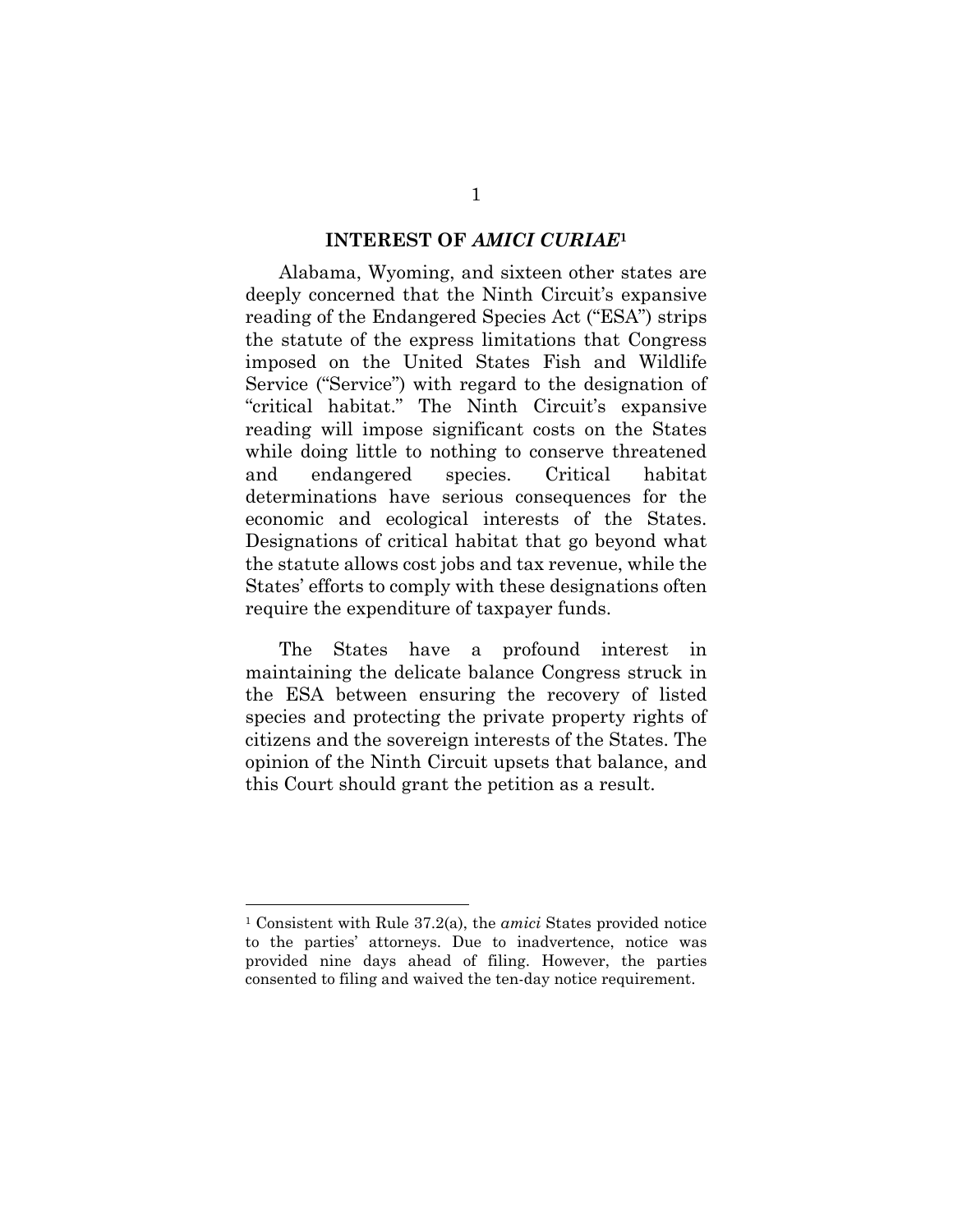## **INTRODUCTION AND SUMMARY OF ARGUMENT**

Congress, recognizing both the potential importance of critical habitat to species recovery and the profound costs that habitat designations impose on States, communities, and property owners, struck a balance in the ESA. This balance grants authority to the Service to designate certain suitable areas as critical habitat for threatened and endangered species. But the statute also includes commensurate restrictions on how those powers may be exercised.

The Service may only declare as critical habitat "specific areas within the geographical area occupied by the species, at the time it is listed . . . on which are found those physical or biological features (I) essential to the conservation of the species and (II) which may require special management considerations or protection." 16 U.S.C. § 1532(5)(A)(i). Unoccupied areas trigger an additional requirement—the Service must determine that "such areas are essential for the conservation of the species." 16 U.S.C. § 1532(5)(A)(ii).

In addition, the designation of critical habitat must be based on "the best scientific data available," and the Service must take "into consideration the economic impact, the impact on national security, and any other relevant impact" before making a designation. 16 U.S.C. § 1533(b)(2); 50 C.F.R. § 424.12(a).

But in the decision below, the Ninth Circuit upheld a critical habitat designation that: (1) is not specific; (2) does not differentiate between occupied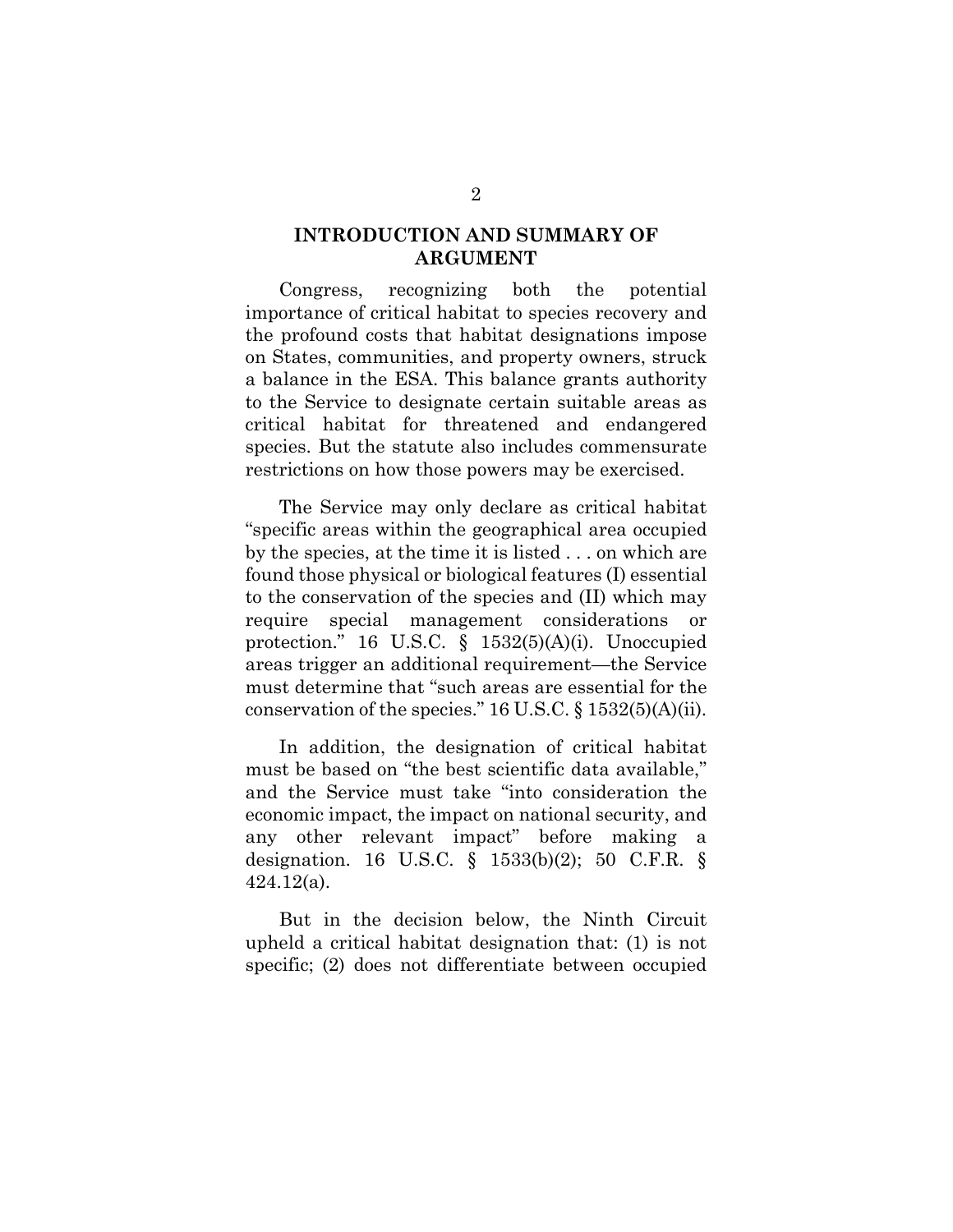and unoccupied areas; and (3) includes areas that do not, and in some cases never could, possess the physical or biological features necessary to preserve the species. Moreover, the Service's critical habitat designation was not based on the best available science and did not properly account for economic impacts. If allowed to stand, this decision will strip the ESA of the limitations that Congress imposed on the power of the Service to declare critical habitat, upsetting the careful balance that Congress intended.

The Ninth Circuit's decision has far-reaching implications for the States and any party affected by critical habitat designations. Accordingly, the Court should grant the Petition.

#### **ARGUMENT**

The Ninth Circuit's opinion ignores clear statutory restrictions on the power of the Service to designate critical habitat. The ruling below leaves the Service untethered from the provisions imposed by Congress in the ESA and free to designate almost any area as critical habitat regardless of the relevant statutory requirements.

### **I. Congress carefully limited the Service's authority to designate critical habitat.**

The lower court's decision gives the Service authority to designate any area as critical habitat, free of the very limitations imposed by Congress in the ESA. The ESA became law in 1973, but only five years later, Congress determined that reforms were needed to constrain the statute and provide limits to its reach.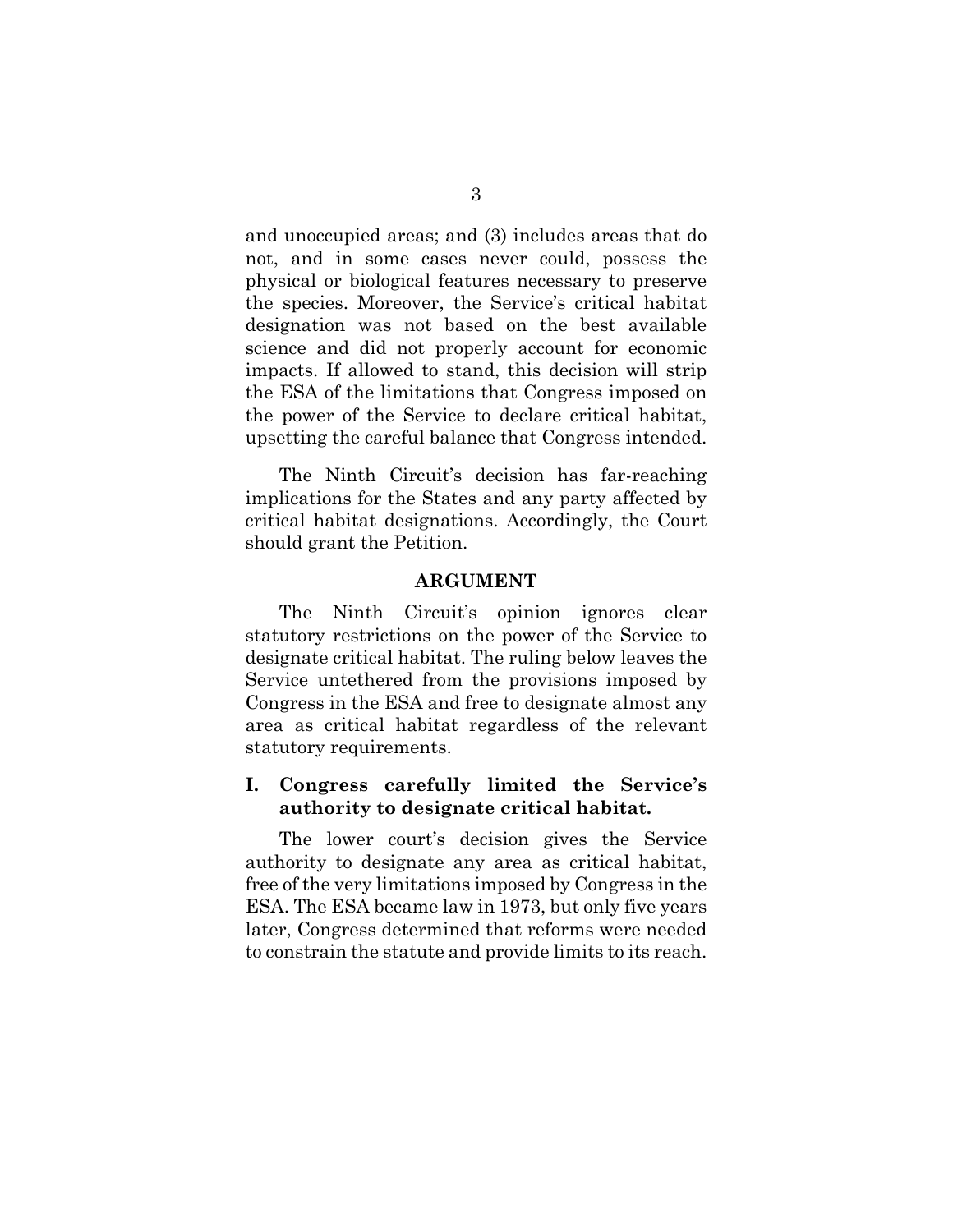These reforms included, for the first time, the adoption of a definition of critical habitat in the ESA.

In introducing these definitions, the House Merchant Marine and Fisheries Committee explained Congress's concern that the existing regulatory regime "could conceivably lead to the designation of virtually all of the habitat of a listed species as its critical habitat." H.R. Rep. No. 95-1625, at 25 (1978), *reprinted in* 1978 U.S.C.C.A.N. 9453, 9475. The Committee warned that, in applying the new statutory definition, "the Secretary should be exceedingly circumspect in the designation of critical habitat outside of the presently occupied area of the species." *Id.* at 18, reprinted in 1978 U.S.C.C.A.N. 9468. The Senate Committee on Environment and Public Works explained that the amendments created an "extremely narrow definition" of critical habitat. S. Comm. On Env't & Pub. Works, 97th Cong., A Legislative History of the Endangered Species Act of 1973, as Amended in 1976, 1977, 1978, 1979, and 1980, at 1220–21 (Comm. Print 1982).

With these concerns in mind, Congress created a statutory definition for critical habitat that governs this case. Areas may be designated as either occupied or unoccupied habitat. To designate an area as occupied habitat, the Service must first identify occupied areas on which are found the features essential to conserve the species. 16 U.S.C. §  $1532(5)(A)(i-ii)$ . The Service may then only declare "specific areas within [that] geographical area" as critical habitat. *Id.* Unoccupied areas trigger an additional requirement—the Secretary must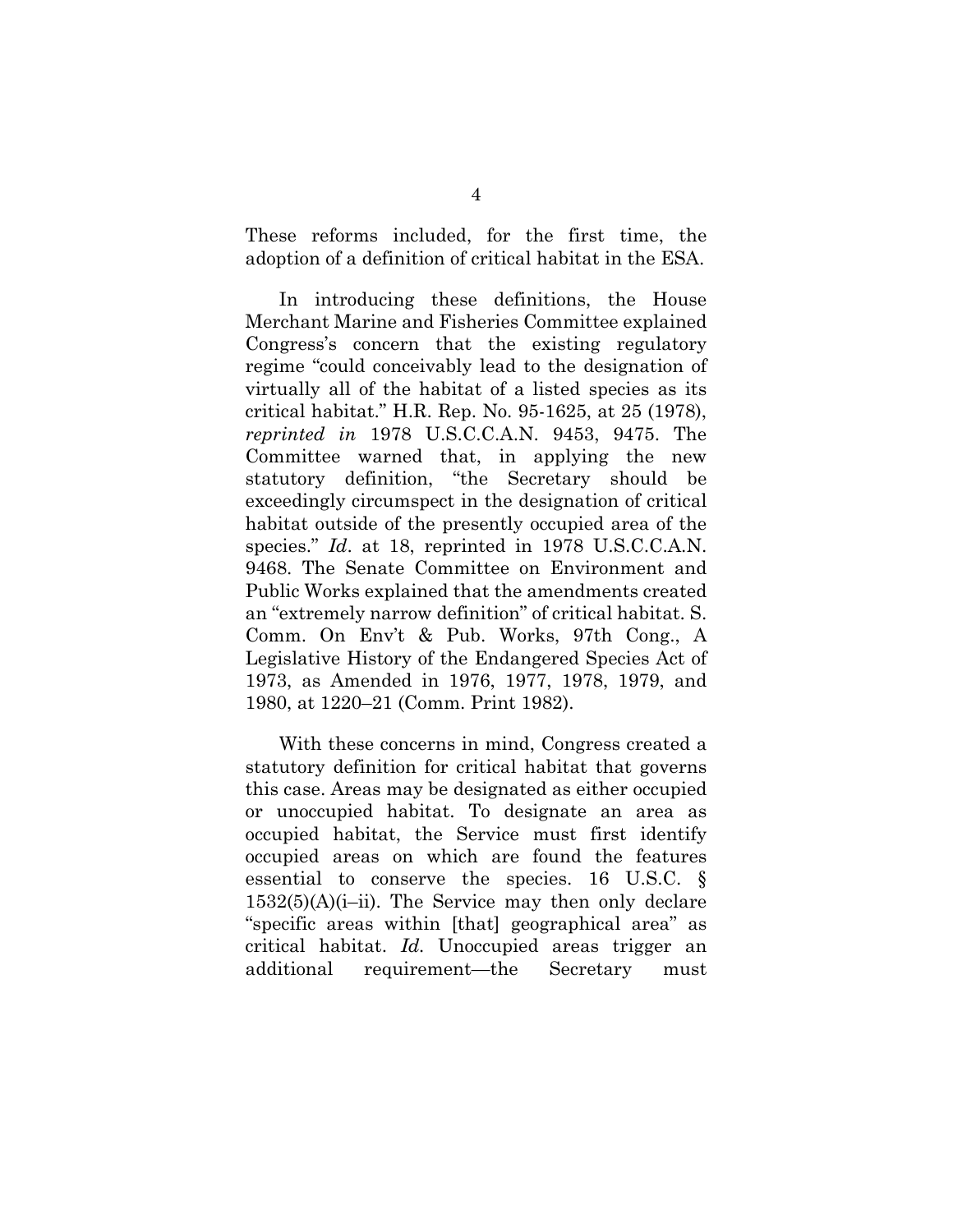determine that "such areas are essential for the conservation of the species." 16 U.S.C. § 1532  $(5)(A)(ii)$ . As even the Ninth Circuit previously recognized, the statute imposes "a more onerous procedure on the designation of unoccupied areas." *Ariz. Cattle Growers' Ass'n v. Salazar*, 606 F.3d 1160, 1163 (9th Cir. 2010); *see also Cape Hatteras Access Pres. All. v. U.S. Dep't of Interior*, 344 F. Supp. 2d 108, 119 (D.D.C. 2004) ("Thus, both occupied and unoccupied areas may become critical habitat, but, with unoccupied areas, it is not enough that the area's features be essential to conservation, the area itself must be essential."). Congress further limited the possible reach of critical habitat by specifying that it "shall not include the entire geographical area which can be occupied by the threatened or endangered species." 16 U.S.C. § 1532(5)(C).

By creating this structure, Congress designed a system whereby the Service would have the tools needed to preserve endangered and threatened species while ensuring that the Service would not "zealously but unintelligently pursu[e] [its] environmental objectives." *See Bennett v. Spear*, 520 U.S. 154, 177 (1997).

Generally, habitat must be inhabited and contain the characteristics that make that habitation possible, and even then only specific areas within that area may be included in a definition. And if the Service wishes to designate uninhabited areas, it must show that, without doing so, it cannot conserve the species. Thus, the ESA sets a high bar for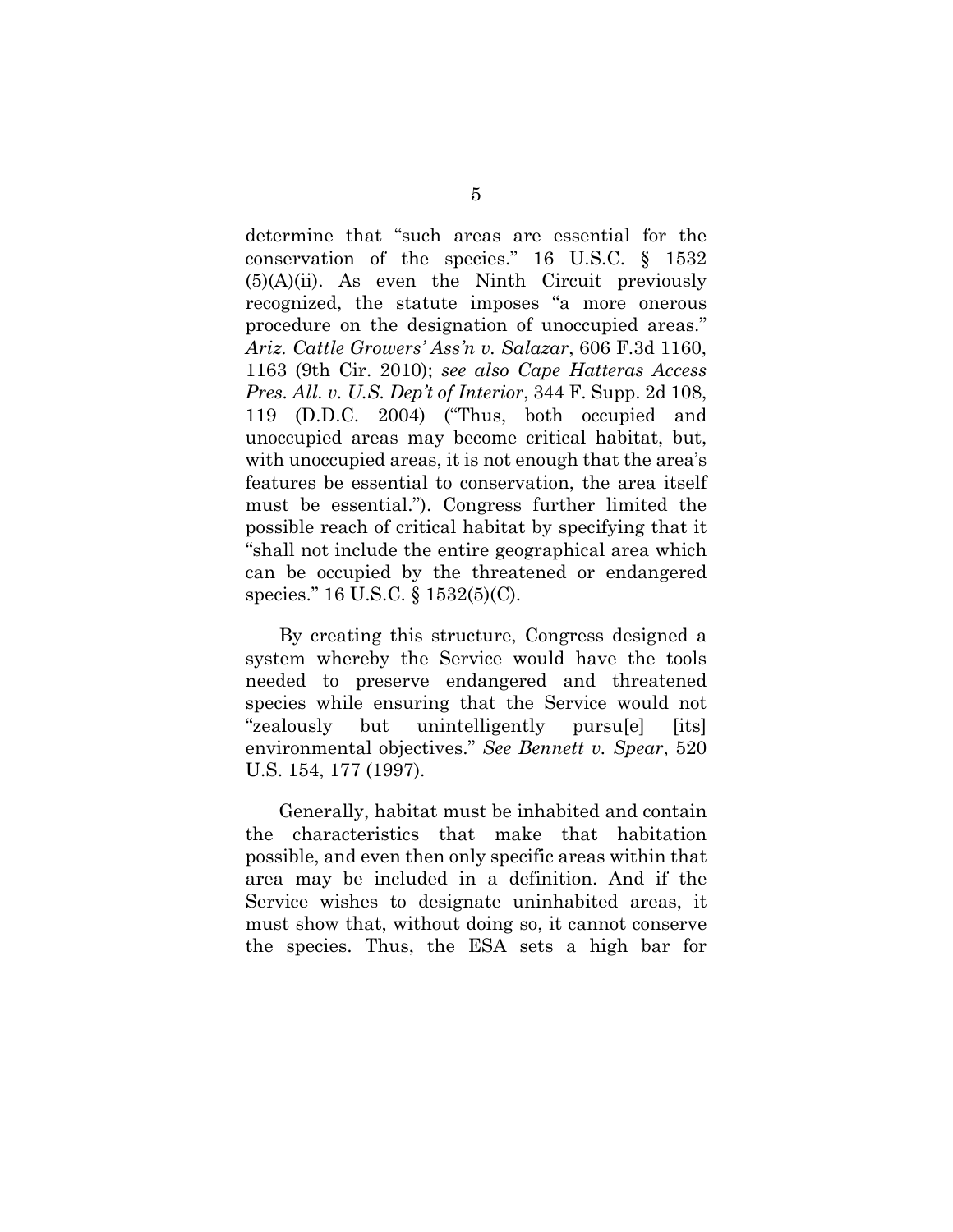designation. The lower court's opinion ignores and undermines this structure.

## **II. The Ninth Circuit's decision gives the Service unfettered power to declare areas critical habitat.**

The ESA proscribes the boundaries of the Service's power, and in this case the agency ignored the limitations of the Act. In taking these actions, the Service violated the ESA in multiple ways. Rather than declaring specific locations within the larger area as critical habitat, the Service simply designated a vast swath of land. Rather than limiting the designation to areas that contain the necessary features to support the species, the Service ignored the fact that the overwhelming majority of the designation did not contain those features. Rather than attempting to meet the more stringent requirement for designating unoccupied areas as critical habitat, the Service simply declared the entire designation occupied, without the evidence necessary to support that finding. And the Service did so while recognizing that the designation would not result in any appreciable benefit.

The designation itself demonstrates these errors in a number of ways.

 1. The Service designated 187,000 square miles of Alaska and the adjacent Outer Continental Shelf as critical habitat. *Designation of Critical Habitat for the Polar Bear*, 75 Fed. Reg. 76,086, 76,120 (Dec. 7, 2010) (to be codified at 50 C.F.R. pt. 17). That is an area larger than the entire state of California. The Service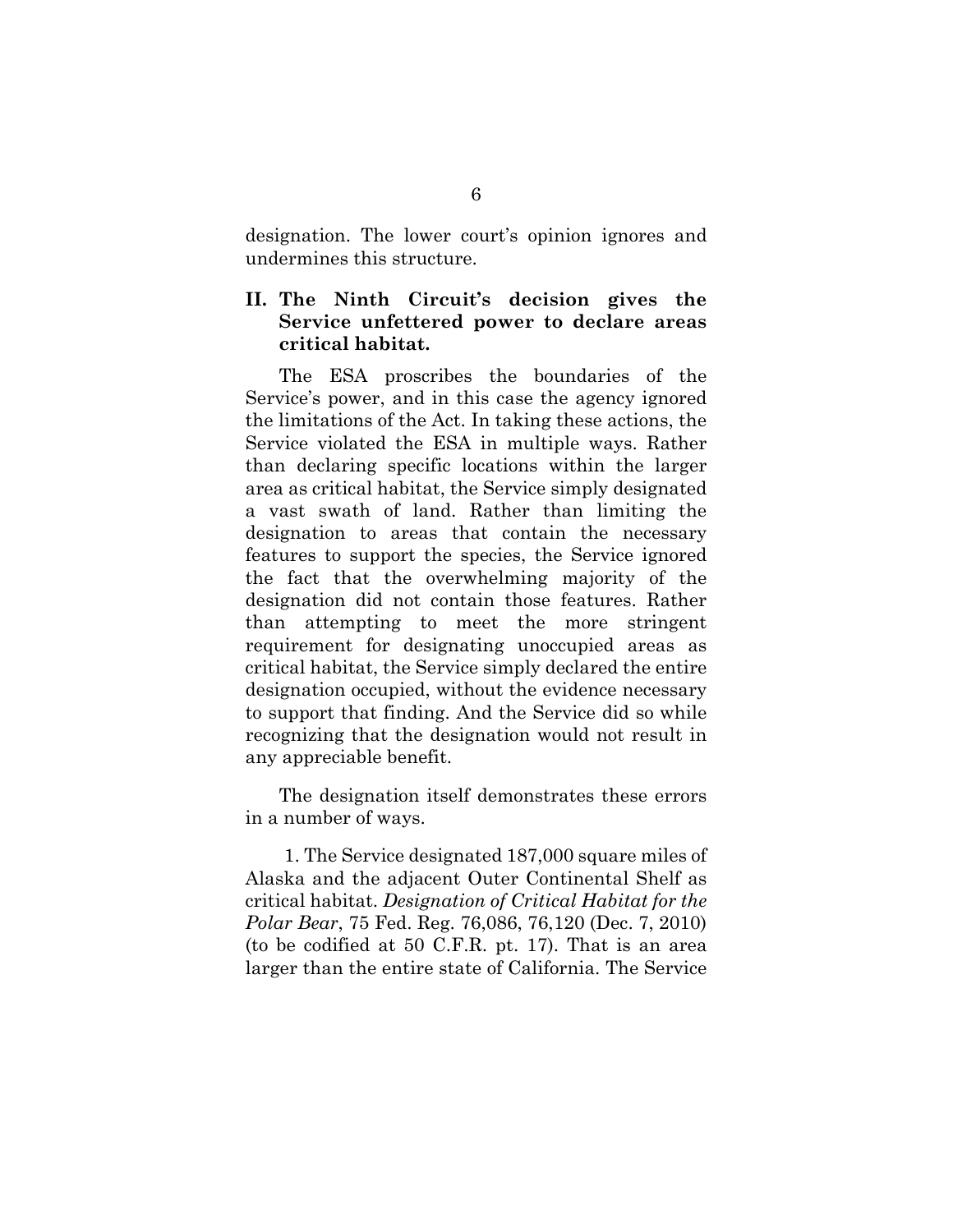claimed all 187,000 square miles were "occupied at time of listing." *Id.*

2. The Service designated "all barrier islands along the Alaska coast and their associated spits, within the range of the polar bear in the United States, and the water, ice, and terrestrial habitat within 1.6 km (1 mi) of these islands (no-disturbance zone)," primarily under the theory that these areas are used for polar bear denning. 75 Fed. Reg. at 76,133. But the Service candidly acknowledged that "not all barrier islands have suitable denning habitat," speculating that these islands could be used for movement or as refuge from human disturbance with no evidence to support this assertion in general or as to specific barrier islands. *Id.* at 76,099.

3. The Service included more than 14,000 miles of terrestrial denning habitat covering the northern coast of Alaska in Unit 2 of the designation. Of this 14,000 miles, "the Service has identified physical or biological features in approximately one percent of Unit 2, but fails to point to the location of any features in the remaining ninety-nine percent." *Alaska Oil & Gas Ass'n v. Salazar*, 916 F. Supp. 2d 974, 1000–01 (D. Alaska 2013), *rev'd and remanded sub nom. Alaska Oil & Gas Ass'n v. Jewell*, 815 F.3d 544 (9th Cir. 2016).

4. The Service did all this while finding that it did not expect "this critical habitat designation to result in significant additional polar bear conservation requirements above and beyond those currently in place under [the Marine Mammal Protection Act] and through the species being listed under the Act." 75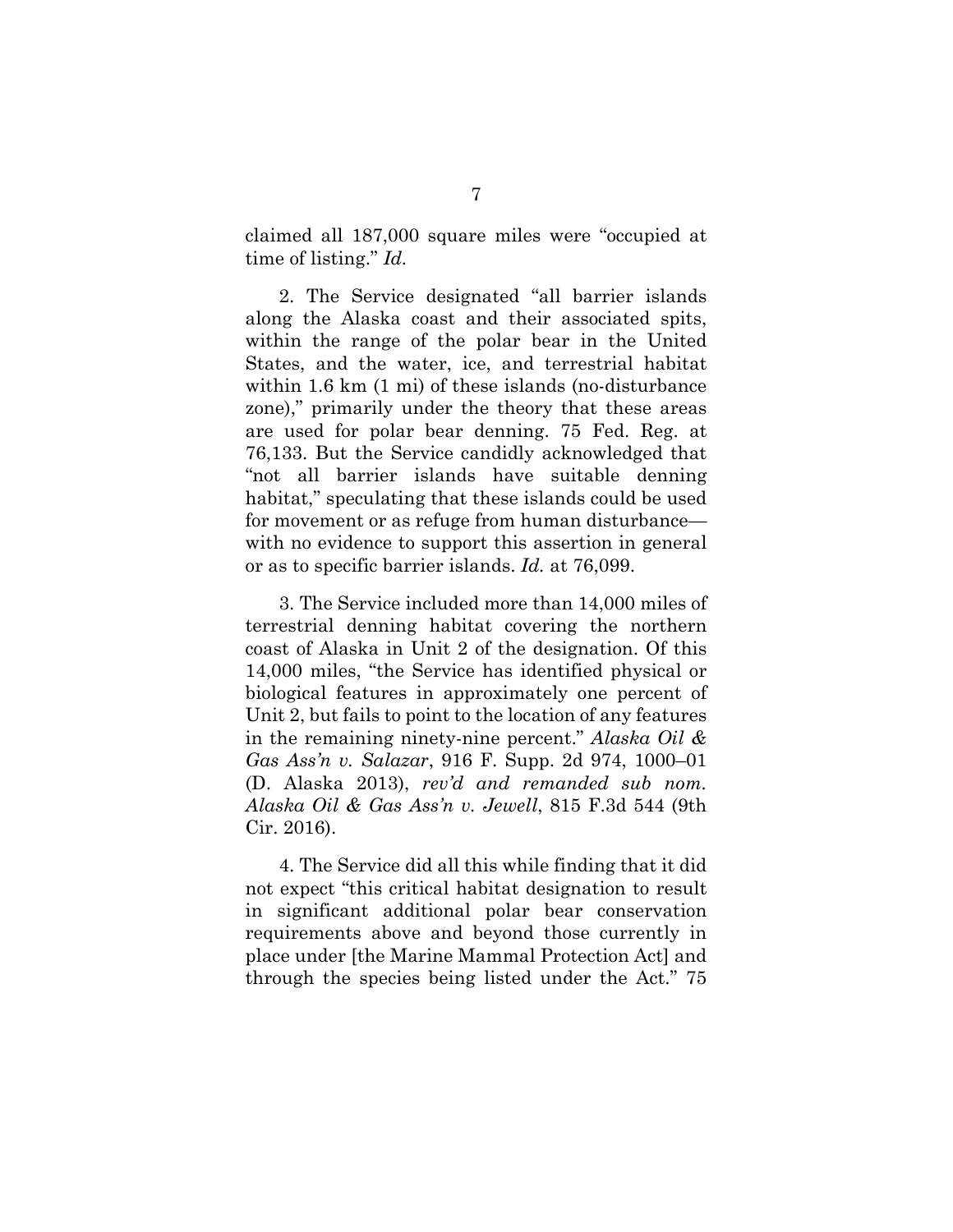Fed. Reg. at 76,103. The Service went on to admit that the habitat designation was superfluous because "conservation measures being implemented for the polar bear and its habitat under the MMPA, along with the conservation resulting from the species' listing status under the Act, are expected to sufficiently avoid potential destruction or adverse modification of critical habitat." *Id.* In other words, the Service declared vast stretches of land, water, and ice to be critical habitat, subject to all the limitations of the ESA, with no expectation of any appreciable benefit.

The district court recognized that the Service violated the law in taking these actions and vacated the rule. *Alaska Oil & Gas Ass'n v. Salazar*, 916 F. Supp. 2d 974 (D. Alaska 2013). By reversing that decision, the Ninth Circuit set the Service free of the confines of the ESA. Under the Ninth Circuit's reasoning, it is unclear if any limitations apply to the Service's critical habitat designations.

Congress did not intend and the ESA does not allow the Service to exercise plenary power over the lands and waters of the United States. The Ninth Circuit ignored this principle, despite the fact that an agency may not regulate outside the jurisdictional boundaries established by Congress. *See, e.g., City of Arlington, Tex. v. Fed. Commc'ns Comm'n*, 133 S. Ct. 1863, 1874 (2013) ("Where Congress has established a clear line, the agency cannot go beyond it[.]").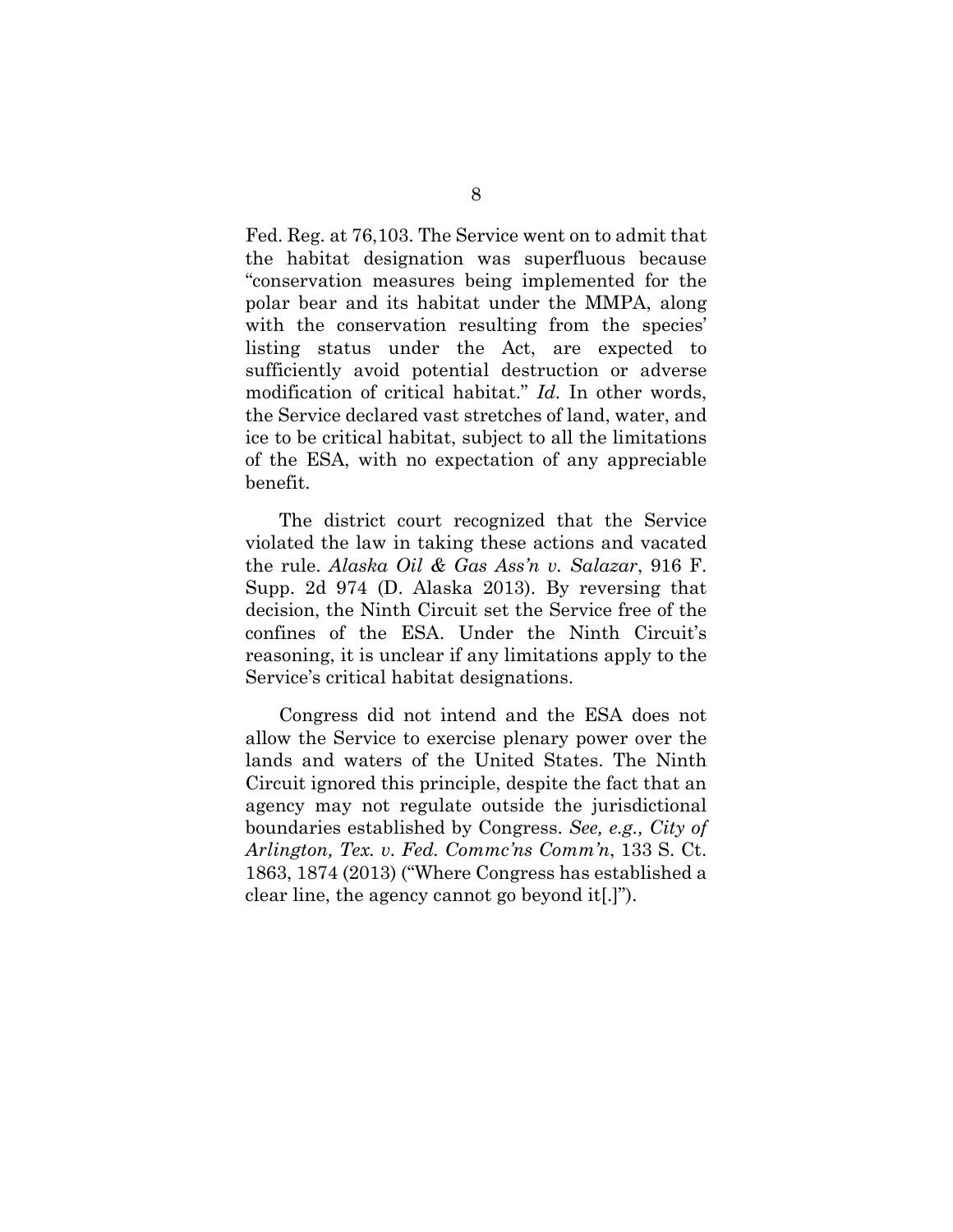### **III. ESA designations have significant financial effects on States and other property owners.**

Even when critical habitat designations benefit a species, they also come with a cost. "Consideration of cost reflects the understanding that reasonable regulation ordinarily requires paying attention to the advantages *and* the disadvantages of agency decisions." *Michigan v. E.P.A*., 135 S. Ct. 2699, 2707 (2015). In the ESA context, it is beyond dispute that "[c]onsiderable regulatory burdens and corresponding economic costs are borne by landowners, companies, state and local governments, and other entities as a result of critical habitat designation." Andrew J. Turner & Kerry L. McGrath, *A Wider View of the Impacts of Critical Habitat Designation A Comment on Critical Habitat and the Challenge of Regulating Small Harms*, 43 ENVTL. L. REP. NEWS & ANALYSIS 10678, 10680 (2013). For example, the first major Supreme Court decision examining the ESA, *Tennessee Valley Authority v. Hill*, resulted in the suspension of a dam-building project that was 80 percent complete and for which Congress had spent more than \$100 million of taxpayer money. 437 U.S. 153, 172 (1978).

It was a harbinger of things to come. Critical habitat designations, by their very nature, limit human activity. That limitation almost always results in a lost economic opportunity. The impact ripples through the economy; in an average industry, every billion dollars in regulatory costs results in a loss of over 8,000 jobs. Sam Batkins & Ben Gitis, *The Cumulative Impact of Regulatory Cost Burdens on Employment*, AM. ACTION FORUM (May 8, 2014),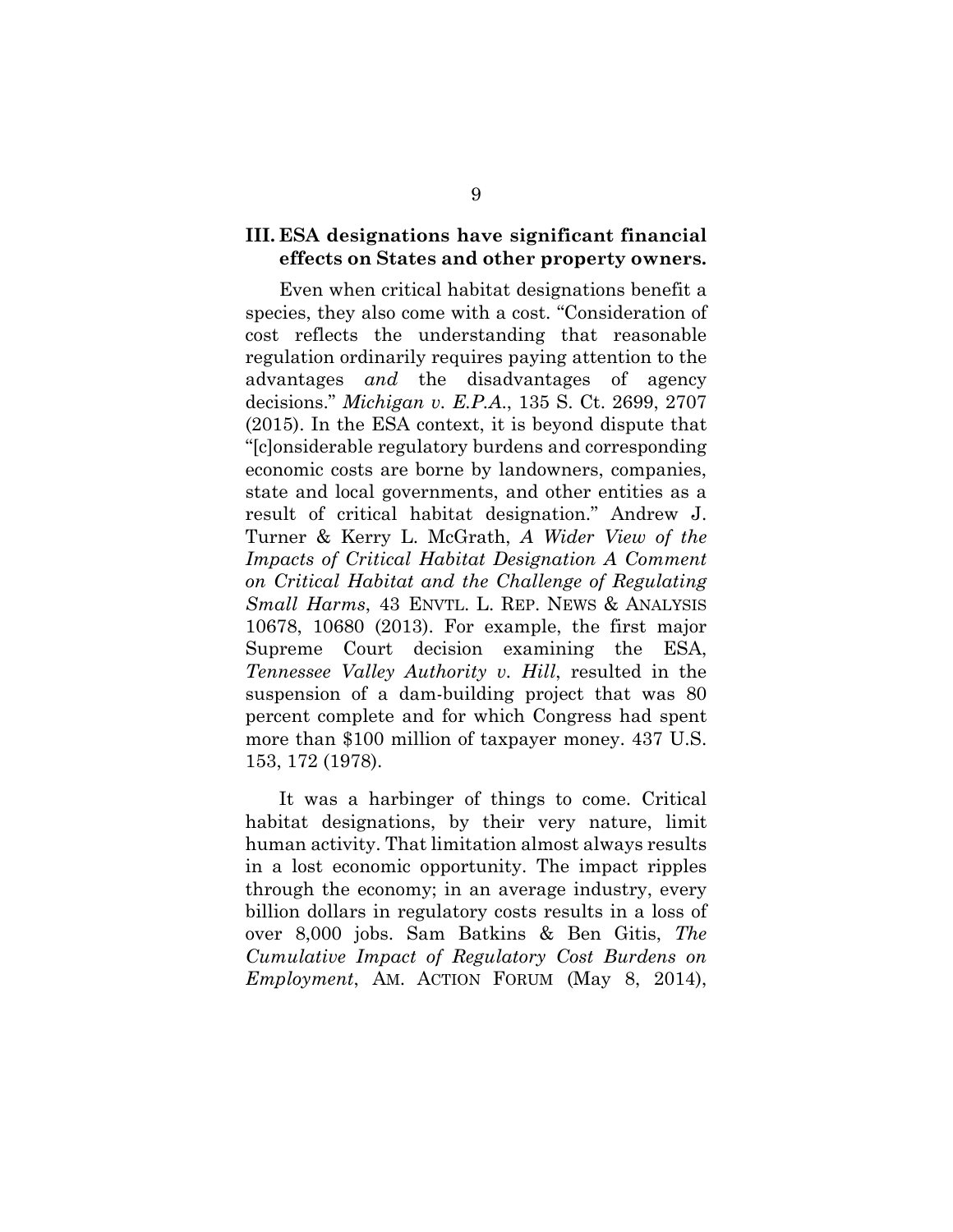http://www.americanactionforum.org/research/the-cu mulative-impact-of-regulatory-cost-burdens-on-empl oyment/. As a consequence, States also suffer a subsequent loss of tax revenue, both as a result of reduced employment as well as foreclosed industrial and recreational use of areas designated critical habitat. For instance, proposals to conserve the sage grouse "could cost up to 31,000 jobs, up to \$5.6 billion in annual economic activity and more than \$262 million in lost state and local revenue every year . . . ." Reid Wilson, *Western States Worry Decision On Bird's Fate Could Cost Billions In Development*, WASH. POST, May 11, 2014, https://www. washingtonpost.com/blogs/govbeat/wp/2014/05/11/we stern-states-worry-decision-on-birds-fate-could-costbillions-in-development/.

While the ESA may certainly require sacrifices in order to preserve endangered species, the decision to impose those costs on States and the public must conform with the requirements of the statute. That did not happen here.

#### **CONCLUSION**

The Court should grant certiorari and reverse the court of appeals.

Respectfully submitted,

Luther Strange  *Ala. Attorney General* 

Andrew L. Brasher  *Solicitor General Counsel of Record*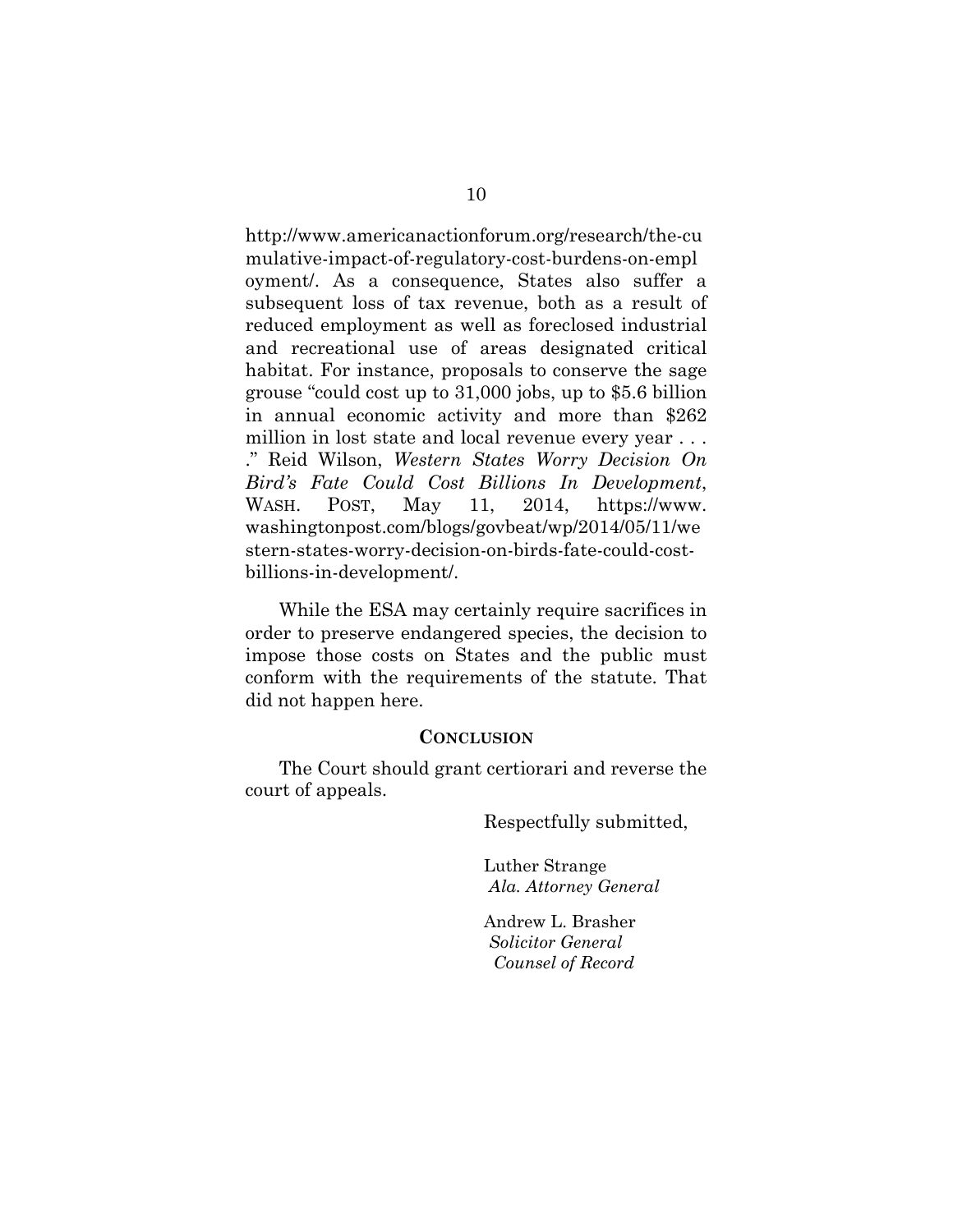Brett J. Talley  *Deputy Solicitor General* 

OFFICE OF THE ALABAMA ATTORNEY GENERAL 501 Washington Ave. Montgomery, AL 36130 (334) 242-7300 abrasher@ago.state.al.us

Peter K. Michael *Wyoming Attorney General* 

James Kaste *Deputy Attorney General* 

Erik E. Petersen *Senior Assistant Attorney General* 

Office of the Wyoming Attorney General 2320 Capitol Avenue Cheyenne, WY 82002 (307) 777-7841 James.kaste@wyo.gov

*Counsel for Amici Curiae*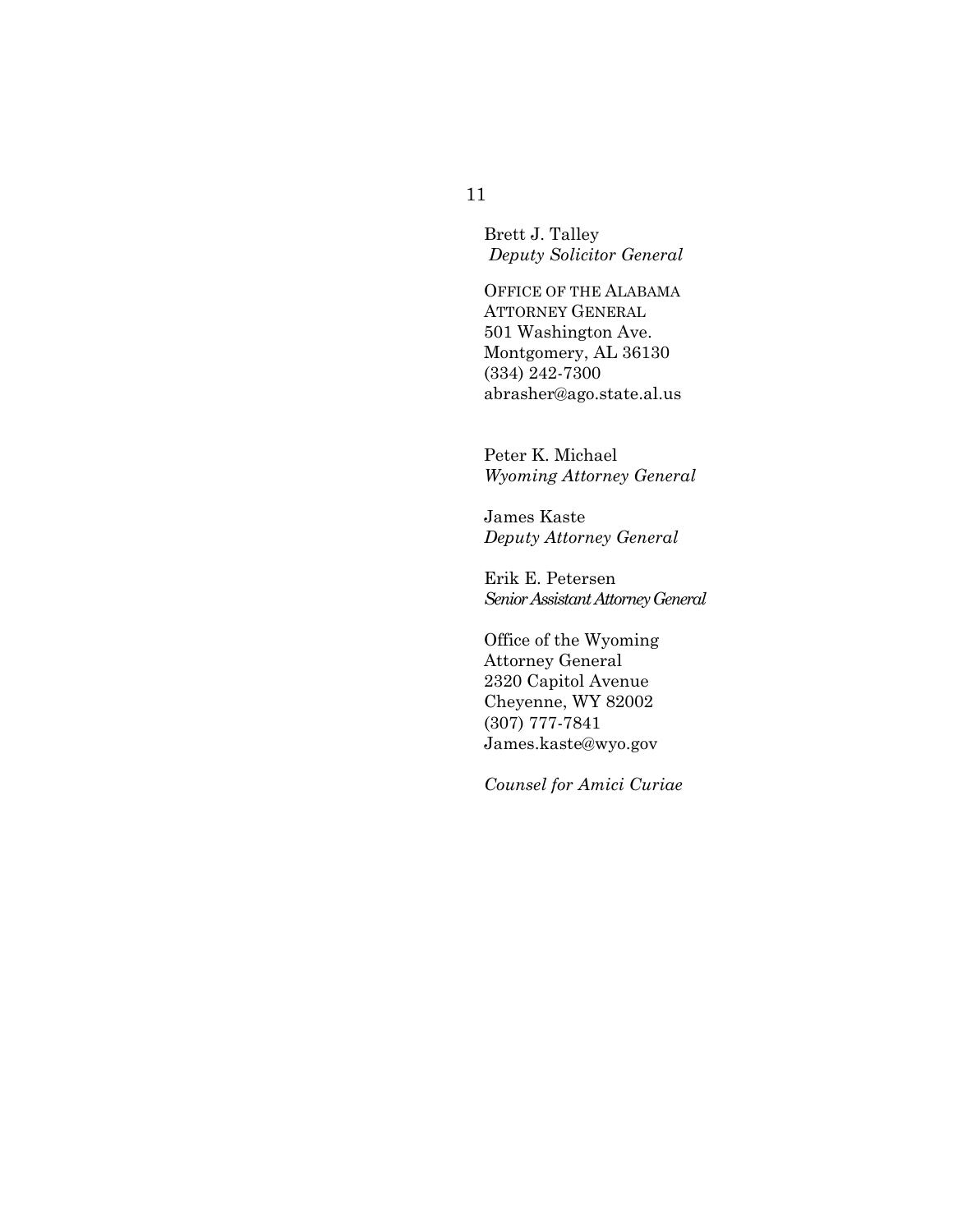#### COUNSEL FOR ADDITIONAL *AMICI*

LESLIE RUTLEDGE Attorney General State of Arkansas 323 Center Street, Suite 200 Little Rock, AR 72201

## CYNTHIA H. COFFMAN

Attorney General State of Colorado 1300 Broadway, 10th Floor Denver, CO 80203

### CHRISTOPHER M. CARR

Attorney General State of Georgia 40 Capitol Square, SW Atlanta, GA 30334

#### LAWRENCE WASDEN

Attorney General State of Idaho 700 W. Jefferson Street, Suite 210 Boise, ID 83720

### DEREK SCHMIDT

Attorney General State of Kansas 120 SW 10th Avenue, 2nd Floor Topeka, KS 66612

## JEFF LANDRY Attorney General State of Louisiana 1885 N. Third Street Baton Rouge, LA 70802

#### TIM FOX

Attorney General State of Montana 215 North Sanders Helena, MT 59620

### DOUG PETERSON

Attorney General State of Nebraska 2115 State Capitol Lincoln, NE 68509

#### ADAM PAUL LAXALT

Attorney General State of Nevada 100 North Carson Street Carson City, NV 89701

#### ALEXANDRA SANDOVAL

New Mexico Department of Game and Fish Director 1 Wildlife Way Santa Fe, NM 87507